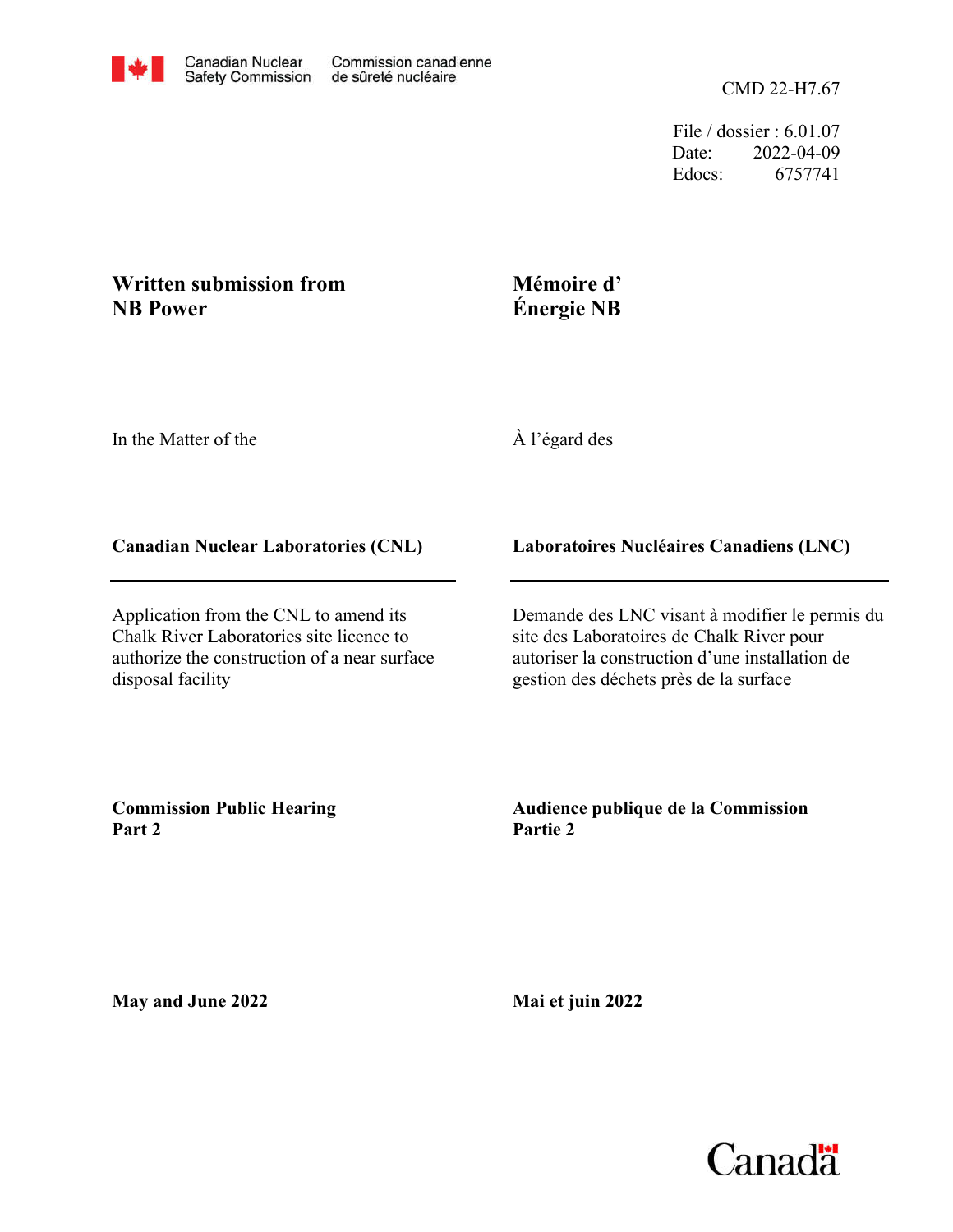

the power of possibility débordant d'énergie

April 8, 2022

Canadian Nuclear Safety Commission Registrar/Secretariat 280 Slater Street P.O. Box 1046 Ottawa, ON K1P 5S9 [interventions@cnsc-ccsn.gc.ca](mailto:interventions@cnsc-ccsn.gc.ca)

Attention: Senior Tribunal Officer

# **Re: Canadian Nuclear Laboratories' application to amend its Chalk River Laboratories site licence to authorize the construction of a near surface disposal facility (Ref. 2022-H-07)**

Please accept this letter as written intervention in the Canadian Nuclear Safety Commission's (CNSC) hearing to consider the application by Canadian Nuclear Laboratories (CNL) to amend its licence to construct a near surface disposal facility (NSDF) at the Chalk River Laboratories (CRL) site.

New Brunswick Power supports CNL's application to construct the NSDF to provide a safe, permanent solution to manage the existing and future low-level radioactive waste at the CRL site. Please consider the text of this letter as our written intervention.

### **About New Brunswick Power**

New Brunswick Power (NB Power) is the primary electric utility in the province of New Brunswick. Our more than 2,600 employees are dedicated to providing expert service and safe, reliable electricity at low and stable rates. In 2020, we celebrated our 100<sup>th</sup> anniversary of proudly serving the people of New Brunswick.

We are responsible for the generation, transmission, and distribution of electricity from our 13 generating facilities across the Province, including the Point Lepreau Nuclear Generating Station (PLNGS). PLNGS is a 660 megawatt (net) nuclear generating station and a base load contributor to the New Brunswick electricity grid. The station has safely generated non-emitting energy for almost four decades and today provides more than one third of the electricity used in New Brunswick.

### **CNL - a rich legacy of nuclear expertise**

CNL is a world leader in nuclear research and technology advancements for the benefit of Canada and the world. For close to eight decades, the workers at CRL have led the world in ground-breaking nuclear innovations. These include the production of medical isotopes that have improved the lives of millions of people in Canada and worldwide, and the CANDU reactors that continue to generate more than 60 percent of Ontario's electricity – clean, emission-free energy.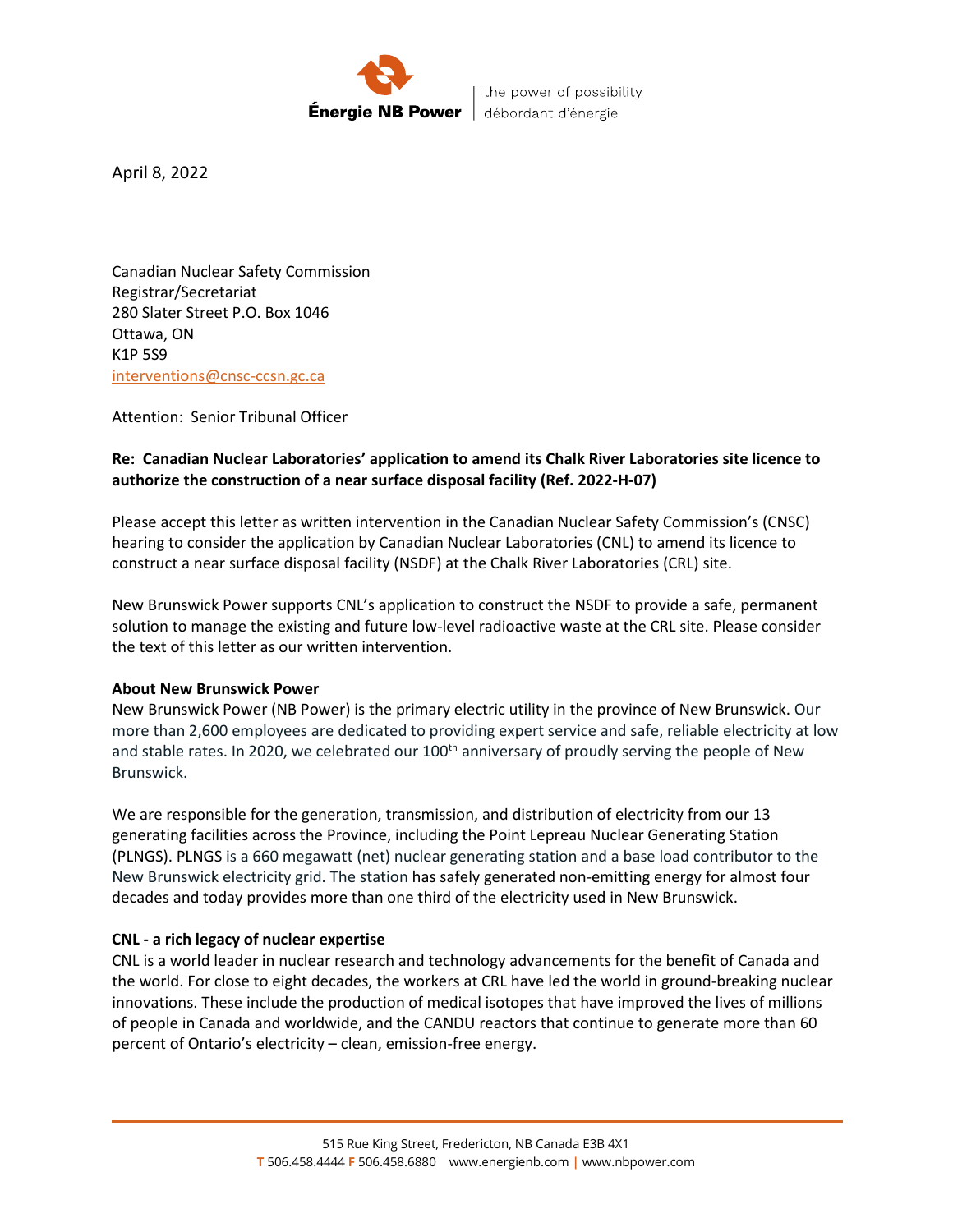As a result of this tremendous legacy of work, waste and by-product materials exist at the site, some of which are radioactive. In addition, there are other sites to which the Canadian Government has the responsibility to safely dispose of the waste. The proposed NSDF will allow CNL to permanently manage and dispose of the low-level waste using international best practices.

# **Importance of safely and responsibly managing waste**

The members of the Canadian nuclear industry, including NB Power and CNL, pride themselves on being good stewards of the environment. That includes not only operating today with a focus on safety and environmental protection, but also considering potential impacts for the entire life cycle of a facility or project. Responsible nuclear waste management includes the funding and management of the full life cycle of materials and by-products, from generation to disposal.

To date, CNL has been safely storing low-level waste. We applaud and support CNL for taking the responsible, proactive steps to ensure the permanent safe disposal of their low-level waste by advancing the NSDF project, to ensure the long-term protection of the public and surrounding environment.

### **NSDF technology**

CNL has conducted extensive comprehensive studies, employing international expertise and best practices, which has resulted in the identification of a technological solution that offers best available technology for long-term waste management.

**T**he engineered containment mound, the proposed technology for the NSDF, is internationally recognized as best practice for low-level radioactive waste disposal. The barrier system for the NSDF has undergone rigorous materials testing at Queen's University in Kingston, Ontario.

CNL's environmental impact statement (EIS) documents the results of their extensive studies, some of which have been peer reviewed by international experts. The EIS demonstrates the NSDF project will offer the best available solution to ensure the safety of the public and the surrounding environment, including the protection of the Ottawa River.

### **Indigenous and public engagement**

At NB Power, we understand and appreciate the importance of meaningful engagement and communication with First Nations communities and the public, to earn and maintain our social licence. We believe CNL shares this same commitment and practice.

CNL has been engaging with the public and Indigenous communities for more than six years in support of the NSDF project to ensure a wide range of perspectives are incorporated into the planning and design for this facility. A wide range of outreach activities were employed - and continue today including public information sessions, presentations, community events and open houses.

Engagement activities with Indigenous communities are documented in CNL's Indigenous Engagement Report, to ensure their interests are well-represented and important traditional knowledge is included.